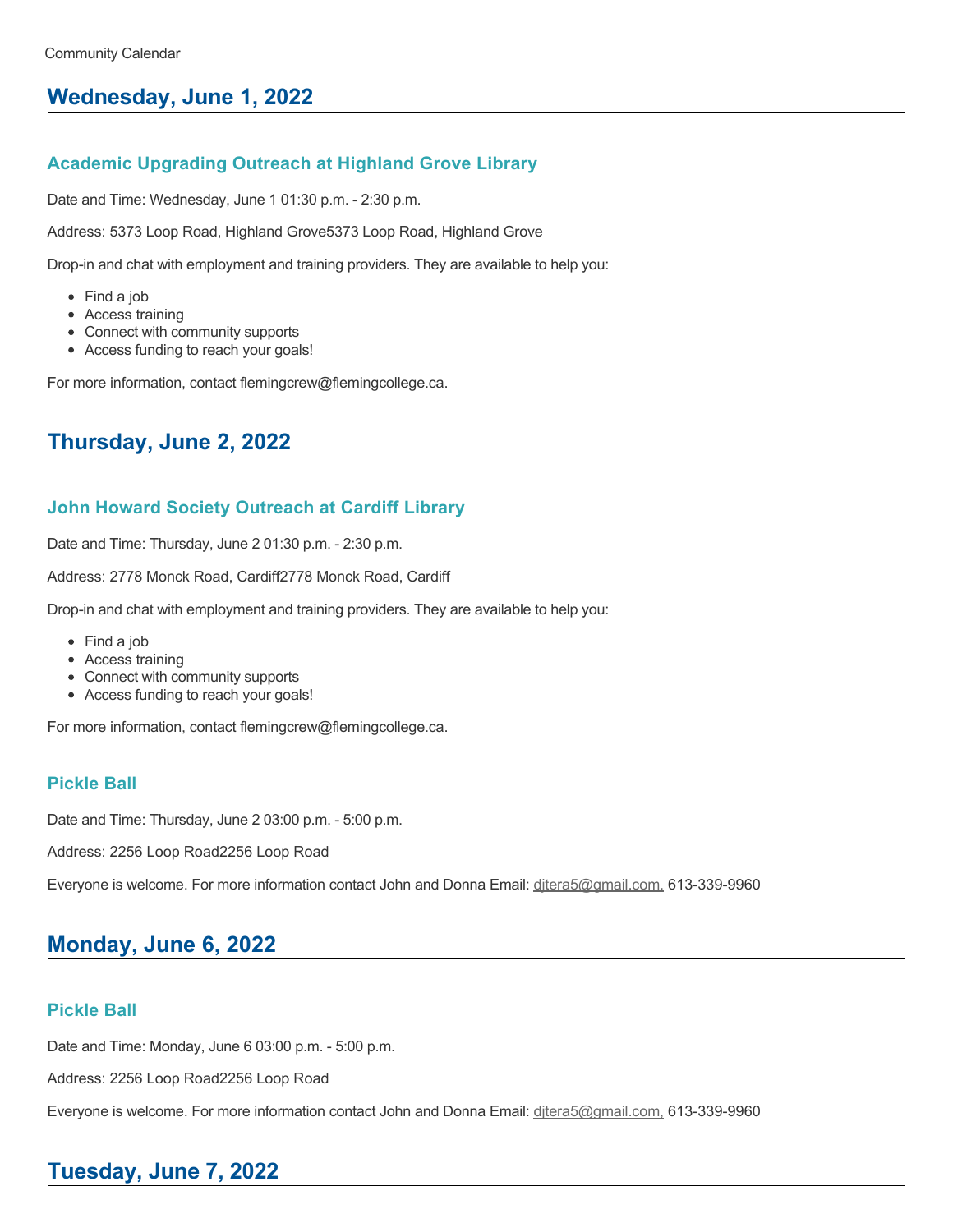### **Fleming CREW Outreach at Gooderham Library**

Date and Time: Tuesday, June 7 10:15 a.m. - 11:45 a.m.

Address: 1032 Gooderham Street, Gooderham1032 Gooderham Street, Gooderham

Drop-in and chat with employment and training providers. They are available to help you:

- Find a job
- Access training
- Connect with community supports
- Access funding to reach your goals!

For more information, contact flemingcrew@flemingcollege.ca.

## **Wednesday, June 8, 2022**

### **John Howard Society Outreach at Highland Grove Library**

Date and Time: Wednesday, June 8 01:30 p.m. - 2:30 p.m.

Address: 5373 Loop Road, Highland Grove5373 Loop Road, Highland Grove

Drop-in and chat with employment and training providers. They are available to help you:

- Find a job
- Access training
- Connect with community supports
- Access funding to reach your goals!

For more information, contact flemingcrew@flemingcollege.ca.

## **Thursday, June 9, 2022**

#### **Pickle Ball**

Date and Time: Thursday, June 9 03:00 p.m. - 5:00 p.m.

Address: 2256 Loop Road2256 Loop Road

Everyone is welcome. For more information contact John and Donna Email: ditera5@gmail.com, 613-339-9960

## **Saturday, June 11, 2022**

### **Kids Club at Wilberforce Library**

Date and Time: Saturday, June 11 01:00 p.m. - 2:00 p.m.

Address: 1101 Holmes Rd, Wilberforce1101 Holmes Rd, Wilberforce

Hey kids ages 6-12! Come to the Wilberforce library to learn cool stuff, do creative challenges and meet new friends. No registration required.

## **Monday, June 13, 2022**

### **Pickle Ball**

Date and Time: Monday, June 13 03:00 p.m. - 5:00 p.m.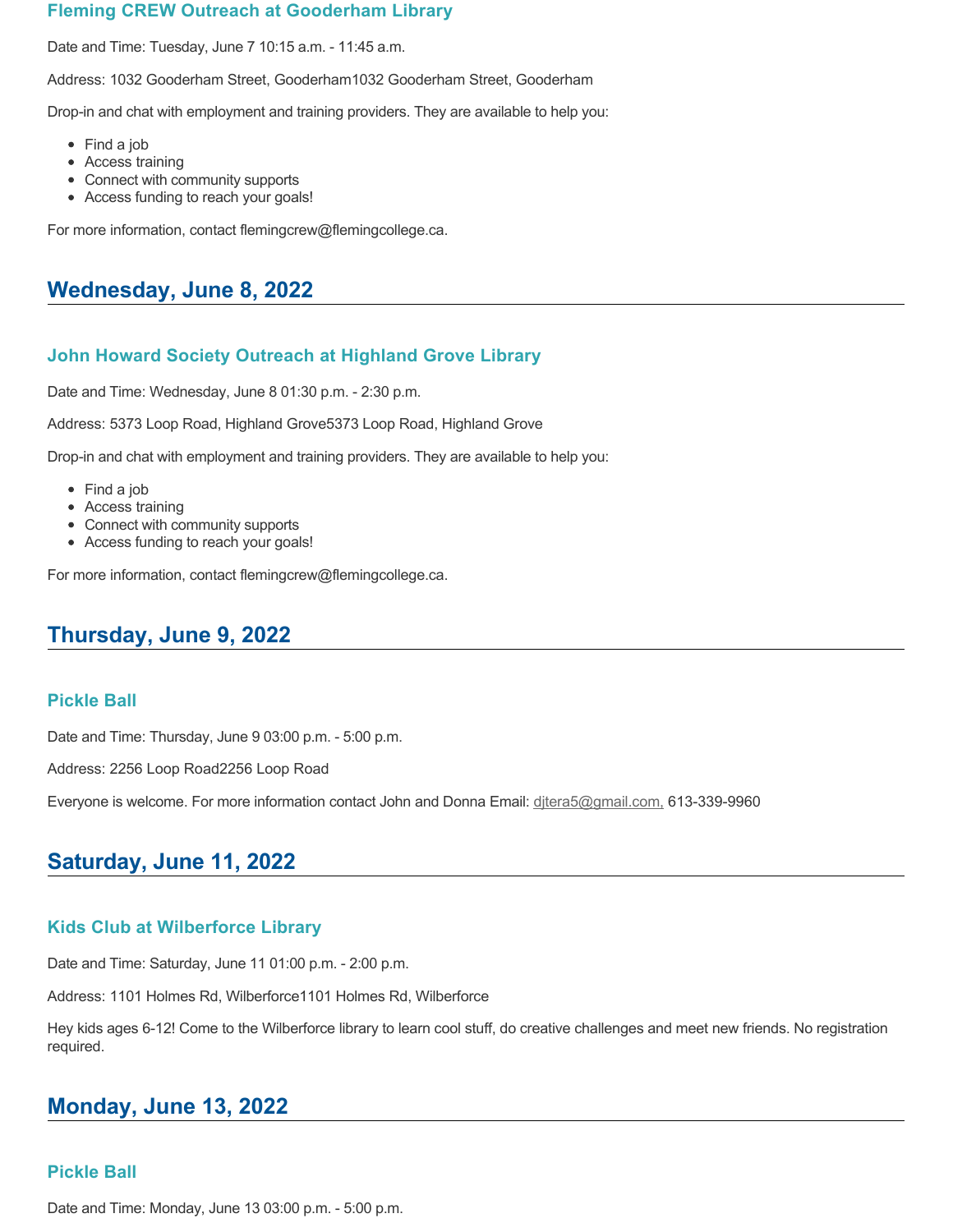Everyone is welcome. For more information contact John and Donna Email: [djtera5@gmail.com,](mailto:djtera5@gmail.com,) 613-339-9960

## **Tuesday, June 14, 2022**

### **Fleming CREW Outreach at Wilberforce Library**

Date and Time: Tuesday, June 14 01:00 p.m. - 2:45 p.m.

Address: 1101 Holmes Road, Wilberforce1101 Holmes Road, Wilberforce

Drop-in and chat with employment and training providers. They are available to help you:

- Find a job
- Access training
- Connect with community supports
- Access funding to reach your goals!

For more information, contact [flemingcrew@flemingcollege.ca.](mailto:flemingcrew@flemingcollege.ca)

## **Wednesday, June 15, 2022**

### **Academic Upgrading Outreach at Highland Grove Library**

Date and Time: Wednesday, June 15 01:30 p.m. - 2:30 p.m.

Address: 5373 Loop Road, Highland Grove5373 Loop Road, Highland Grove

Drop-in and chat with employment and training providers. They are available to help you:

- Find a job
- Access training
- Connect with community supports
- Access funding to reach your goals!

For more information, contact flemingcrew@flemingcollege.ca.

## **Thursday, June 16, 2022**

### **John Howard Society Outreach at Cardiff Library**

Date and Time: Thursday, June 16 01:30 p.m. - 2:30 p.m.

Address: 2778 Monck Road, Cardiff2778 Monck Road, Cardiff

Drop-in and chat with employment and training providers. They are available to help you:

- Find a job
- Access training
- Connect with community supports
- Access funding to reach your goals!

For more information, contact flemingcrew@flemingcollege.ca.

### **Pickle Ball**

Date and Time: Thursday, June 16 03:00 p.m. - 5:00 p.m.

Address: 2256 Loop Road2256 Loop Road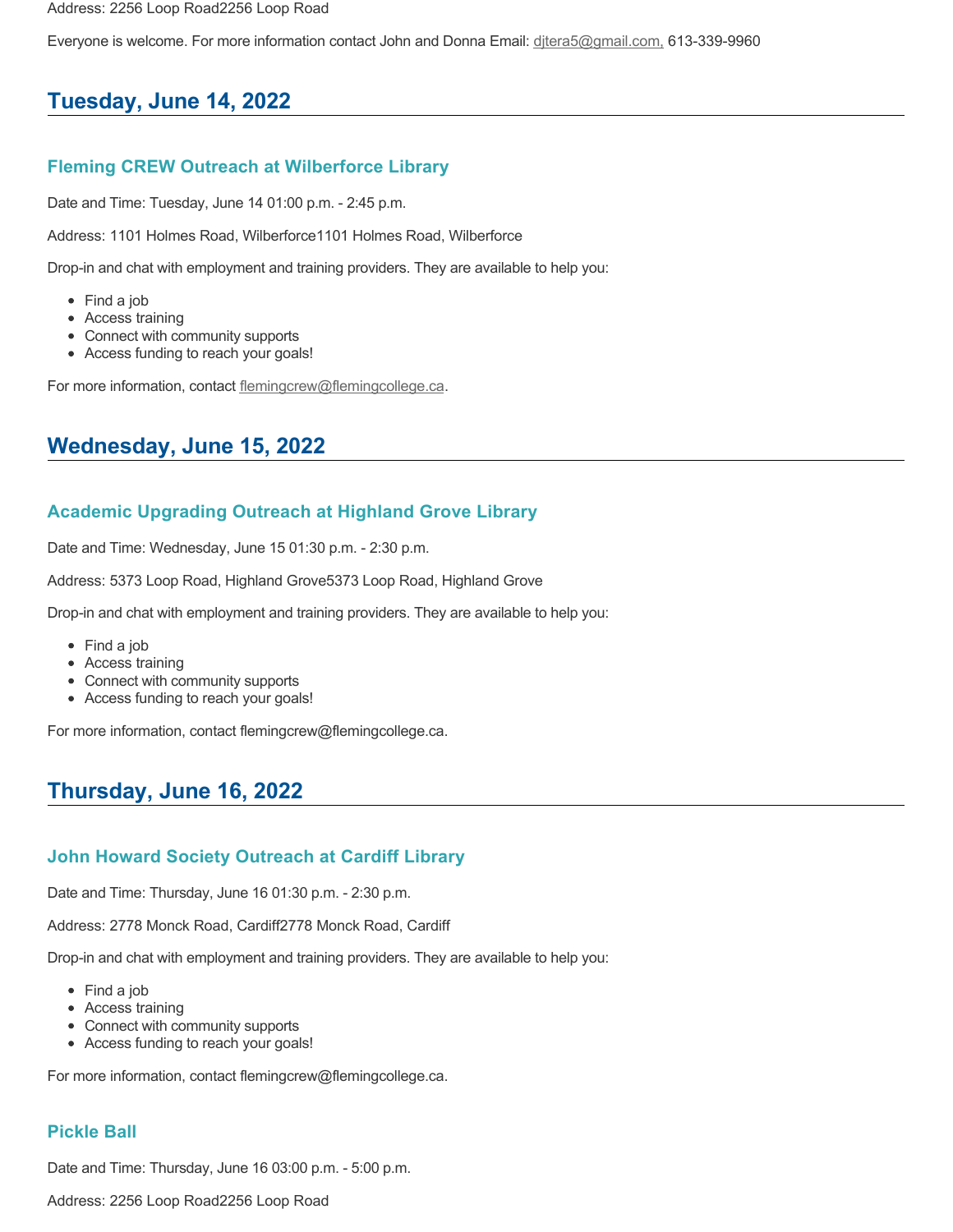Everyone is welcome. For more information contact John and Donna Email: [djtera5@gmail.com,](mailto:djtera5@gmail.com,) 613-339-9960

## **Saturday, June 18, 2022**

### **Reopening of Wilberforce Red Cross Outpost Historic House**

Date and Time: Saturday, June 18 02:00 p.m. - 4:00 p.m.

Address: 2314 Loop Rd2314 Loop Rd

Visit us and see our Museum after significant renovations and new displays.

## **Monday, June 20, 2022**

### **Pickle Ball**

Date and Time: Monday, June 20 03:00 p.m. - 5:00 p.m.

Address: 2256 Loop Road2256 Loop Road

Everyone is welcome. For more information contact John and Donna Email: ditera5@gmail.com, 613-339-9960

## **Tuesday, June 21, 2022**

### **Fleming CREW Outreach at Gooderham Library**

Date and Time: Tuesday, June 21 10:15 a.m. - 11:45 a.m.

Address: 1032 Gooderham Street, Gooderham1032 Gooderham Street, Gooderham

Drop-in and chat with employment and training providers. They are available to help you:

- Find a job
- Access training
- Connect with community supports
- Access funding to reach your goals!

For more information, contact flemingcrew@flemingcollege.ca.

## **Wednesday, June 22, 2022**

### **John Howard Society Outreach at Highland Grove Library**

Date and Time: Wednesday, June 22 01:30 p.m. - 2:30 p.m.

Address: 5373 Loop Road, Highland Grove5373 Loop Road, Highland Grove

Drop-in and chat with employment and training providers. They are available to help you:

- Find a job
- Access training
- Connect with community supports
- Access funding to reach your goals!

For more information, contact flemingcrew@flemingcollege.ca.

### **Community Tables: Aging Together as a Community**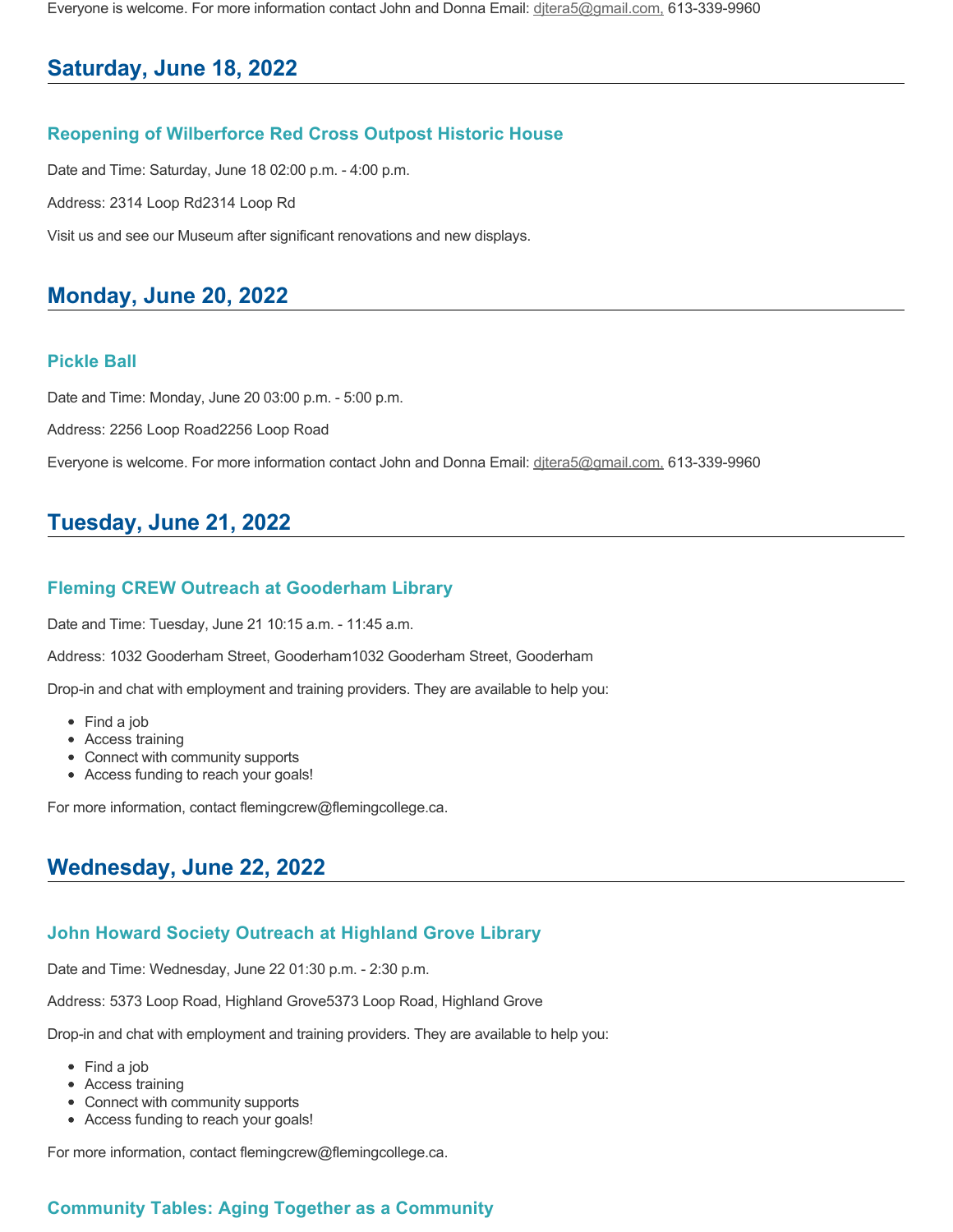Date and Time: Wednesday, June 22 04:30 p.m. - 9:30 p.m.

Address: 2249 Loop Rd2249 Loop Rd

Join us at the Lloyd Watson Community Centre for a film and discussion about aging together as a community.

For more information contact Lyn Ritchie at 519-278-5845 or by emailing [lyn.j.ritchie@gmail.com](mailto:lyn.j.ritchie@gmail.com)

## **Thursday, June 23, 2022**

### **Gooderham Walk-in Vaccination Clinic**

Date and Time: Thursday, June 23 11:00 a.m. - 5:00 p.m.

Address: Robert McCausland Memorial Community CentreRobert McCausland Memorial Community Centre

Ontario's Go-Vaxx Bus mobile COVID-19 vaccination clinic will be at the Robert McCausland Memorial Community Centre in Gooderham on Thursday, June 23 between 11:00 a.m. and 5:00 p.m. No appointment needed.

#### **Pickle Ball**

Date and Time: Thursday, June 23 03:00 p.m. - 5:00 p.m.

Address: 2256 Loop Road2256 Loop Road

Everyone is welcome. For more information contact John and Donna Email: ditera5@gmail.com, 613-339-9960

## **Monday, June 27, 2022**

### **Pickle Ball**

Date and Time: Monday, June 27 03:00 p.m. - 5:00 p.m.

Address: 2256 Loop Road2256 Loop Road

Everyone is welcome. For more information contact John and Donna Email: [djtera5@gmail.com,](mailto:djtera5@gmail.com,) 613-339-9960

## **Tuesday, June 28, 2022**

### **Fleming CREW Outreach at Wilberforce Library**

Date and Time: Tuesday, June 28 01:00 p.m. - 2:45 p.m.

Address: 1101 Holmes Road, Wilberforce1101 Holmes Road, Wilberforce

Drop-in and chat with employment and training providers. They are available to help you:

- Find a job
- Access training
- Connect with community supports
- Access funding to reach your goals!

For more information, contact [flemingcrew@flemingcollege.ca.](mailto:flemingcrew@flemingcollege.ca)

### **Wednesday, June 29, 2022**

### **Academic Upgrading Outreach at Highland Grove Library**